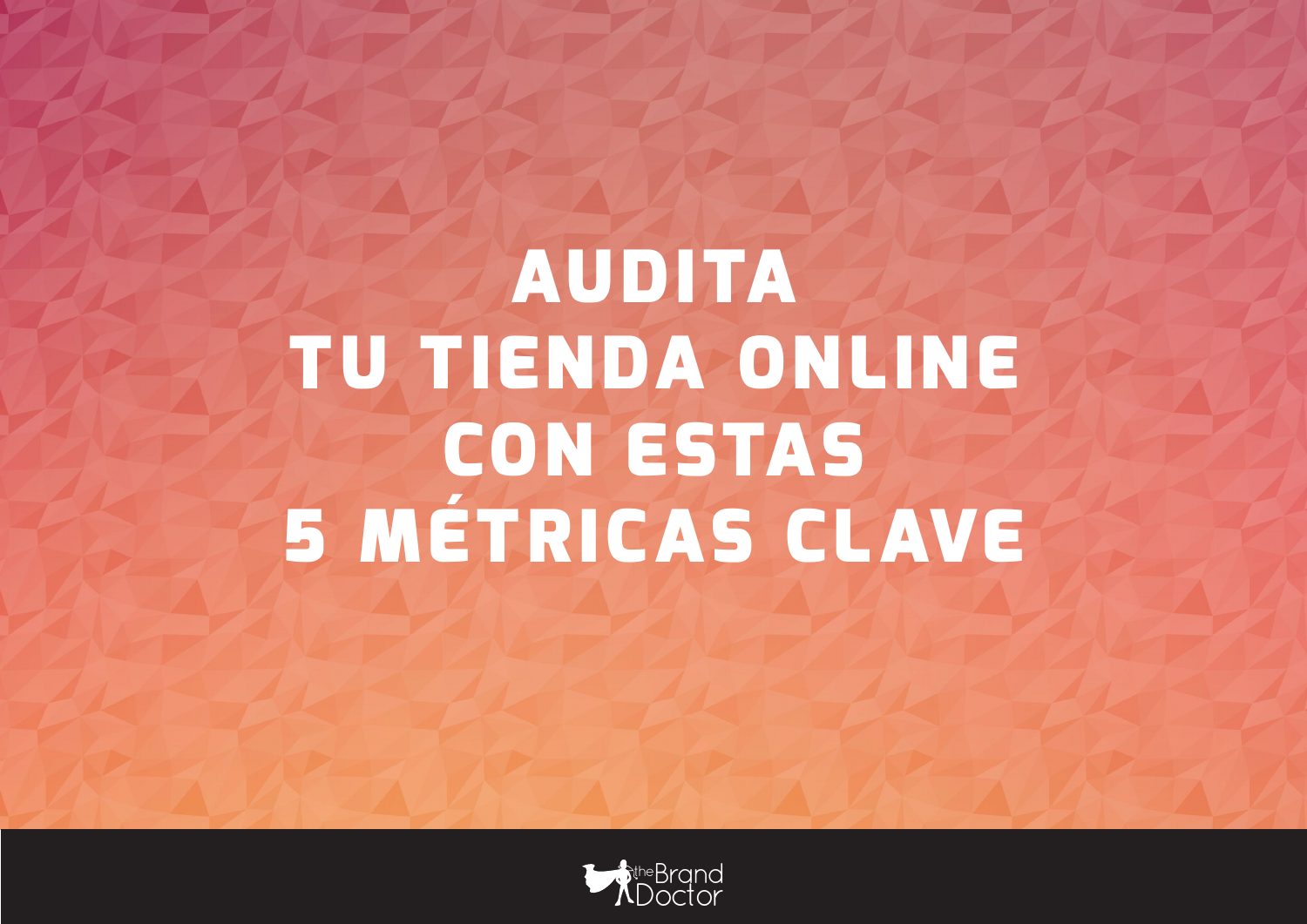

| <b>¿CUÁNTAS VISITAS</b><br><b>MENSUALES TIENES?</b>                                                | ¿QUÉ VAS A HACER PARA TENER MÁS TRÁFICO? |  |  |
|----------------------------------------------------------------------------------------------------|------------------------------------------|--|--|
| <b>¿CUÁNTAS VENTAS</b><br><b>MENSUALES TIENES?</b>                                                 |                                          |  |  |
| ¿CUÁL ES TU TASA<br><b>DE CONVERSIÓN?</b>                                                          |                                          |  |  |
| ¿CUÁL ES AOV O<br><b>PEDIDO MEDIO?</b>                                                             |                                          |  |  |
| <b>¿CUÁL ES TU OBJETIVO</b><br><b>DE VENTAS MENSUAL?</b>                                           |                                          |  |  |
| <b>¿CUÁNTAS VISITAS</b><br><b>DEBERÍAS GENERAR</b><br><b>PARA LLEGAR A ESE</b><br><b>OBJETIVO?</b> | ¿CUÁNTO PRESUPUSTO VAS A DESTINAR?       |  |  |
| <b>DECILEDDA OUEL A TACA DE CONVEDEIÓN MUNDIAL CE DEL 1 FEDI</b>                                   |                                          |  |  |

**RECUERDA QUE LA TASA DE CONVERSIÓN MUNDIAL ES DEL 1,56%**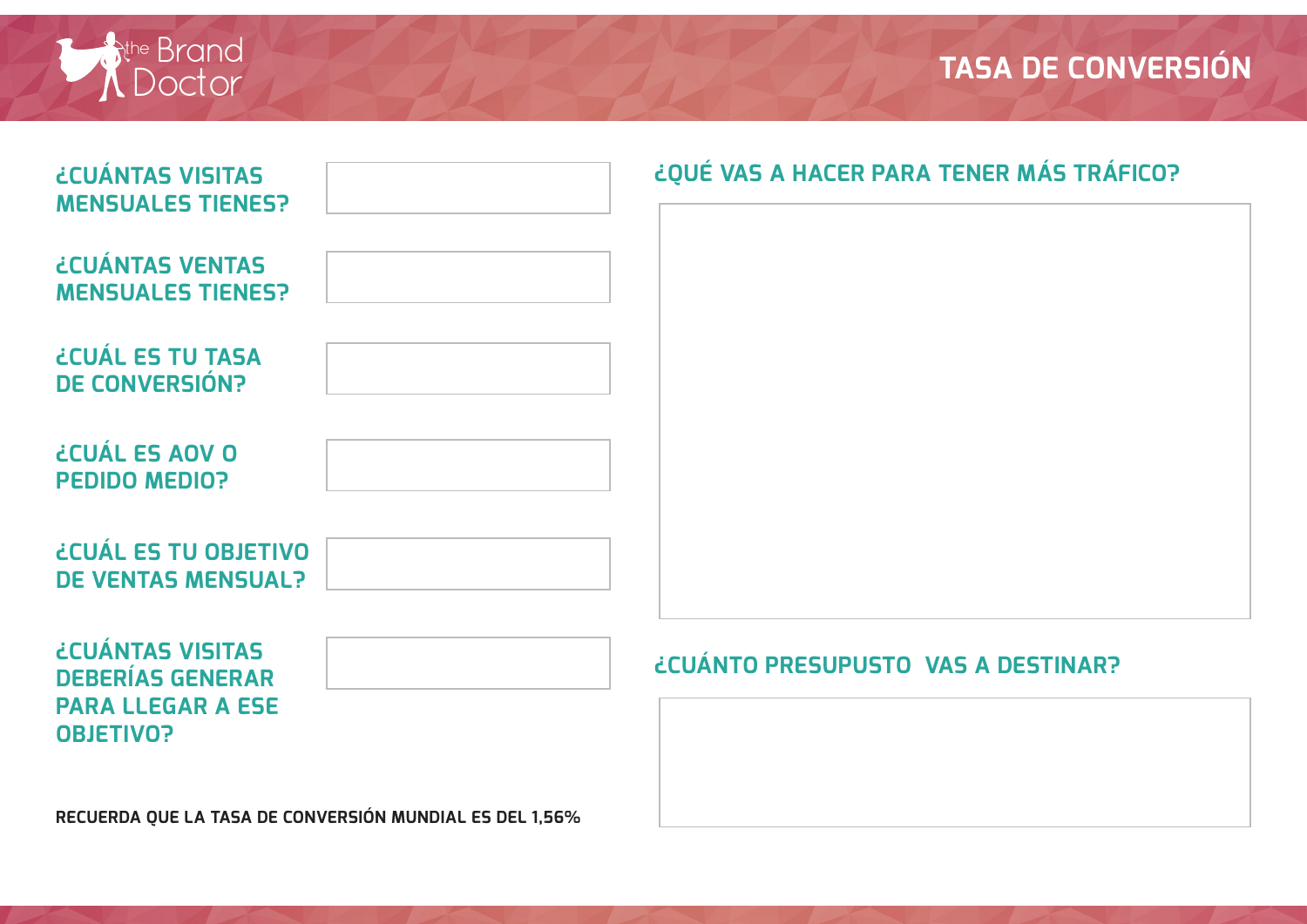

## **¿QUÉ MÉTODOS DE PAGO OFRECES EN TU TIENDA ONLINE? ¿CREES QUE PUEDES FACILITAR EL PAGO EN TU TIENDA? ¿CÓMO? RECUERDA QUE PAYPAL ES EL MÉTODO DE PAGO PREFERIDO DE LOS TRANSFERENCIA BANCARIA PAGO CON PAYPAL PAGO CON TARJETA BANCARIA PAGO CONTRARREMBOLSO PAGO APLAZADO**

**CLIENTES DE UNA TIENDA ONLINE (62%)**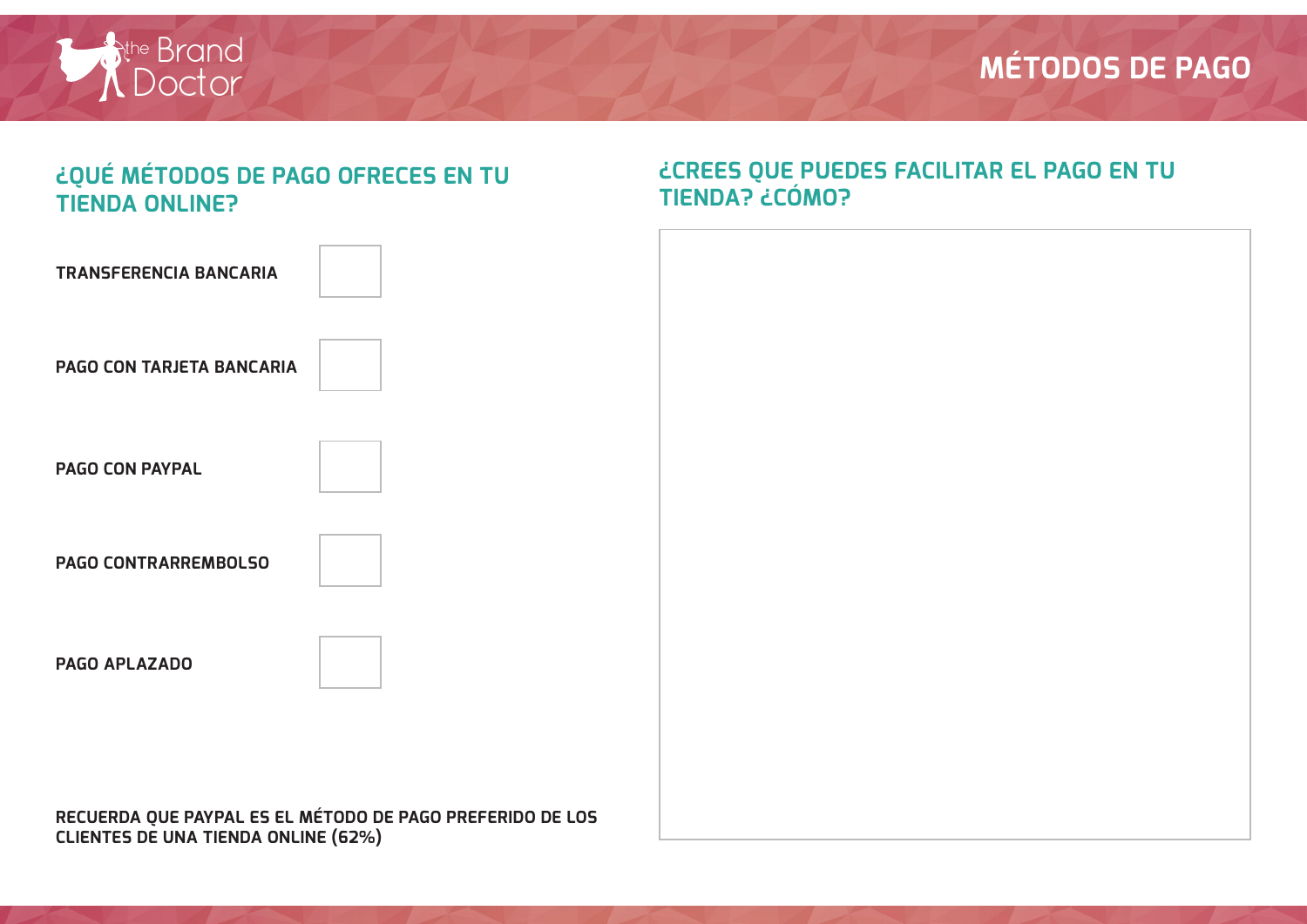

#### **¿INCLUYES EL ENVÍO GRATIS?**

#### **¿TIENES LOS GASTOS DE ENVÍO VISIBLES EN TU WEB? ¿SE PUEDEN VER DESDE EL CARRITO?**

#### **¿OFRECES INFORMACIÓN SOBRE CUÁNDO LLEGARÁ EL PRODUCTO?**

#### **¿OFRECES LA OPCIÓN DE ENVÍO EXPRESS?**

**RECUERDA QUE AL USUARIO LE GUSTA SABER CUÁNTO SE VA A GASTAR ANTES DE RELLENAR TODOS SUS DATOS**

#### **¿CÓMO VAS A MEJORAR TU POLÍTICA DE ENVÍOS?**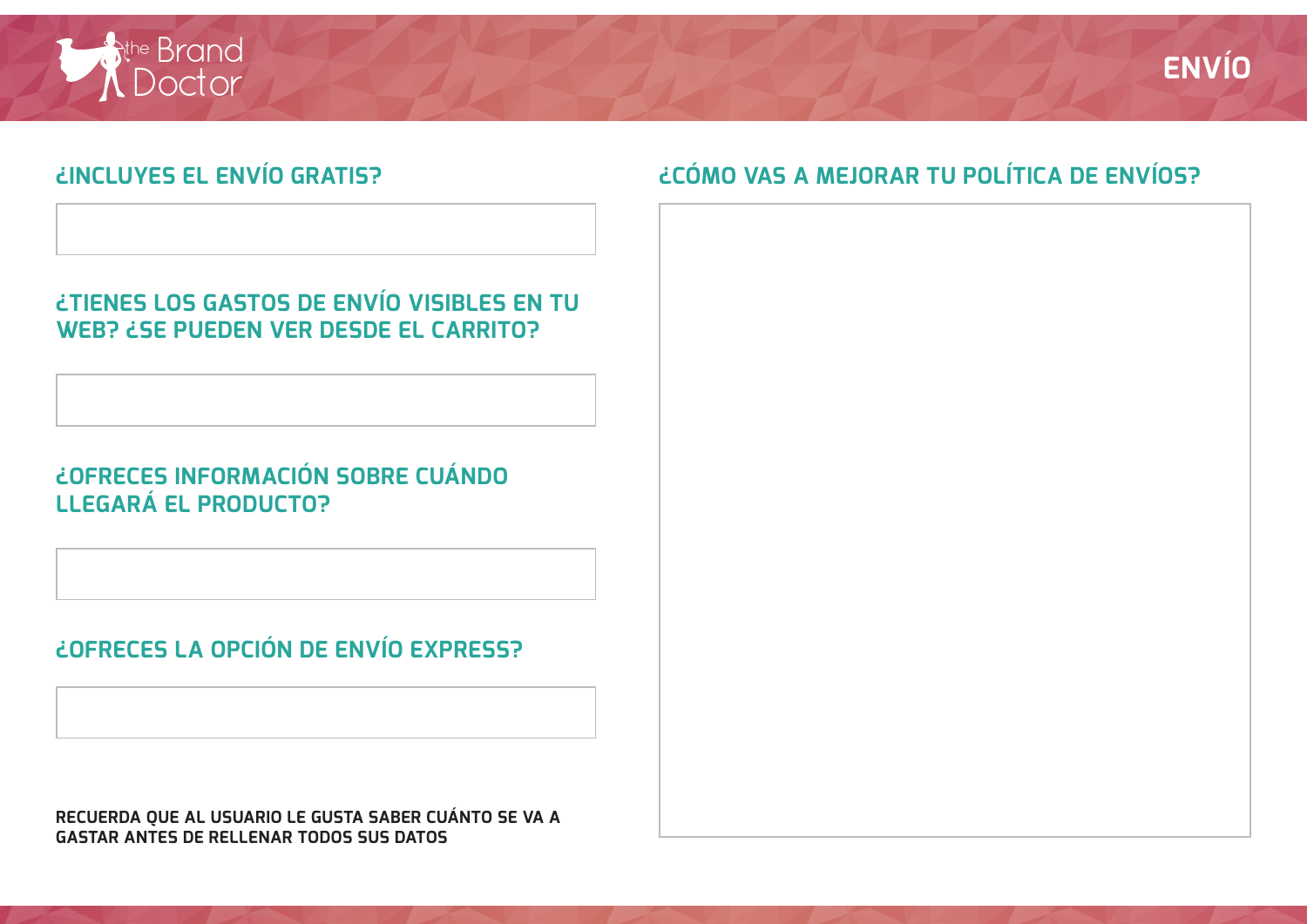

#### **¿CUÁNTO ES EL TIEMPO MEDIO EN TU TIENDA ONLINE?**

#### **¿CUÁL ES LA TASA DE REBOTE DE TU TIENDA ONLINE?**

#### **URLS CON MÁS TIEMPO DE PERMANENCIA**

#### **URLS CON MENOS TIEMPO DE PERMANENCIA**

| ¿QUÉ PAGINAS TIENEN MÁS REBOTE?                 |
|-------------------------------------------------|
| ANALIZA EL PORQUÉ Y PON ESPECIAL ATENCIÓN A LAS |
| PÁGINAS DEL PROCESO DE PAGO: CARRITO, CHECKOUT  |

**RECUERDA QUE A MAYOR TIEMPO EN PÁGINA, MAYOR NÚMERO DE CONVERSIONES**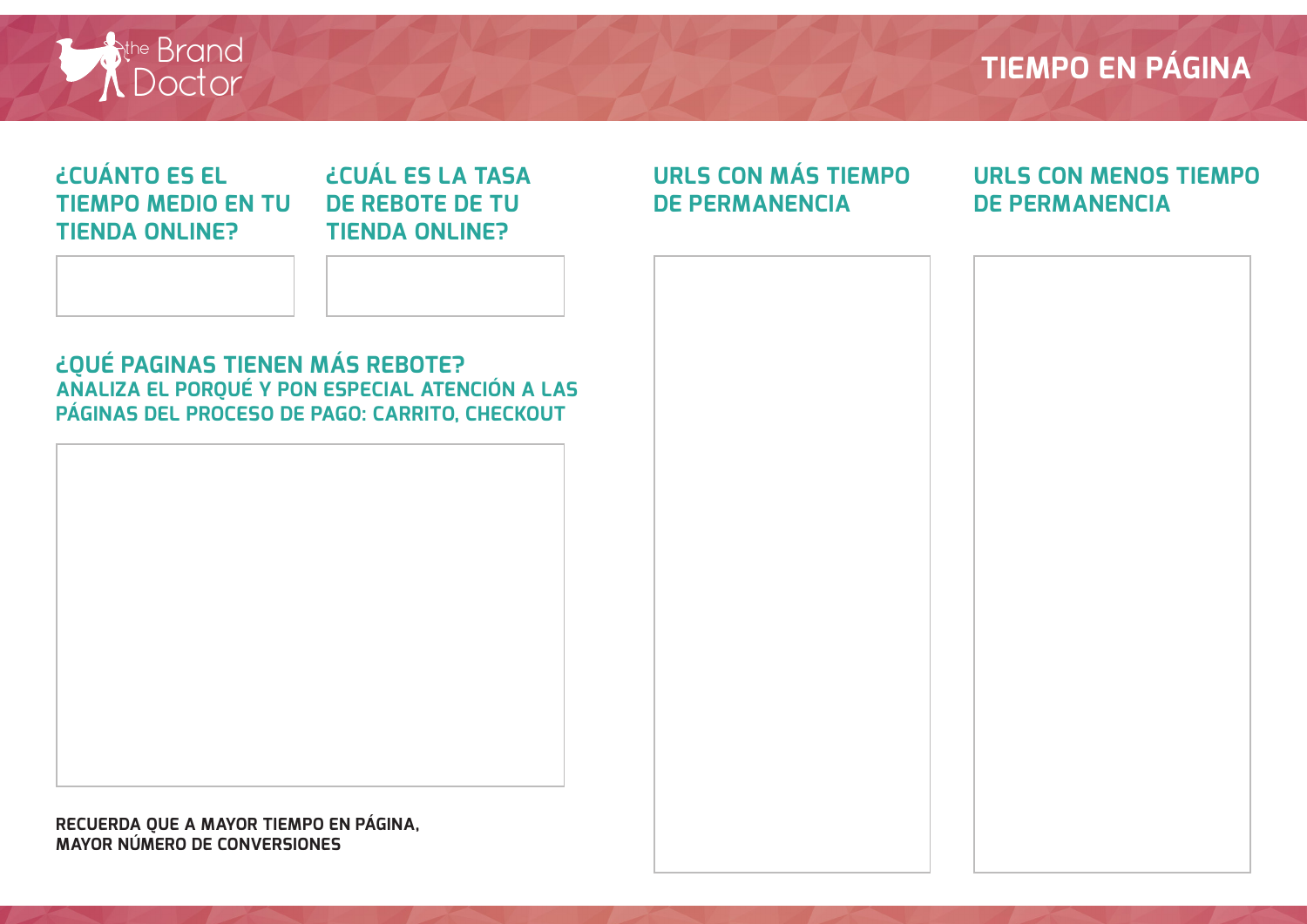

¿QUÉ ACCIONES CONCRETAS VAS A REALIZAR PARA MEJORAR LA TASA DE REBOTE Y EL TIEMPO PROMEDIO<br>EN PÁGINA?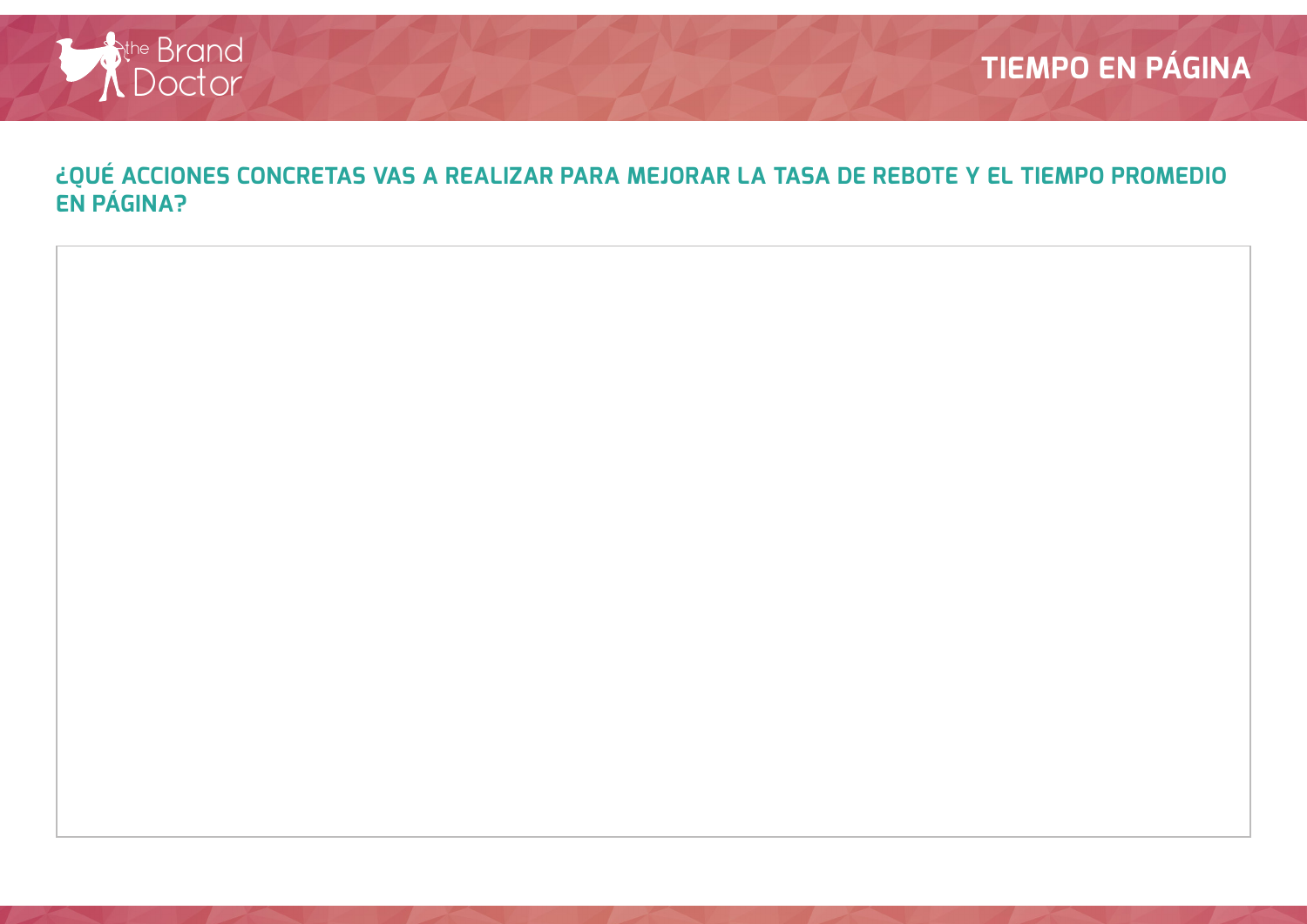

#### **¿CÓMO SON TUS IMÁGENES? ¿LAS PUEDES MEJORAR?**

#### **¿CUÁNTAS OPINIONES TIENES EN TUS PRODUCTOS? ¿CUÁL ES EL PRODUCTO MÁS VALORADO?**

#### **DESCRIBE TU CHECKOUT ¿QUÉ PASOS HAY QUE DAR? ¿PODRÍA SER MÁS SENCILLO?**



#### **¿TIENES HABILITADO UN BUSCADOR EN TU TIENDA ONLINE? ¿PUEDES FILTRAR LAS BÚSQUEDAS POR CRITERIOS?**

#### **¿CÓMO SE VE TU TIENDA ONLINE EN DISTINTOS DISPOSITIVOS?**